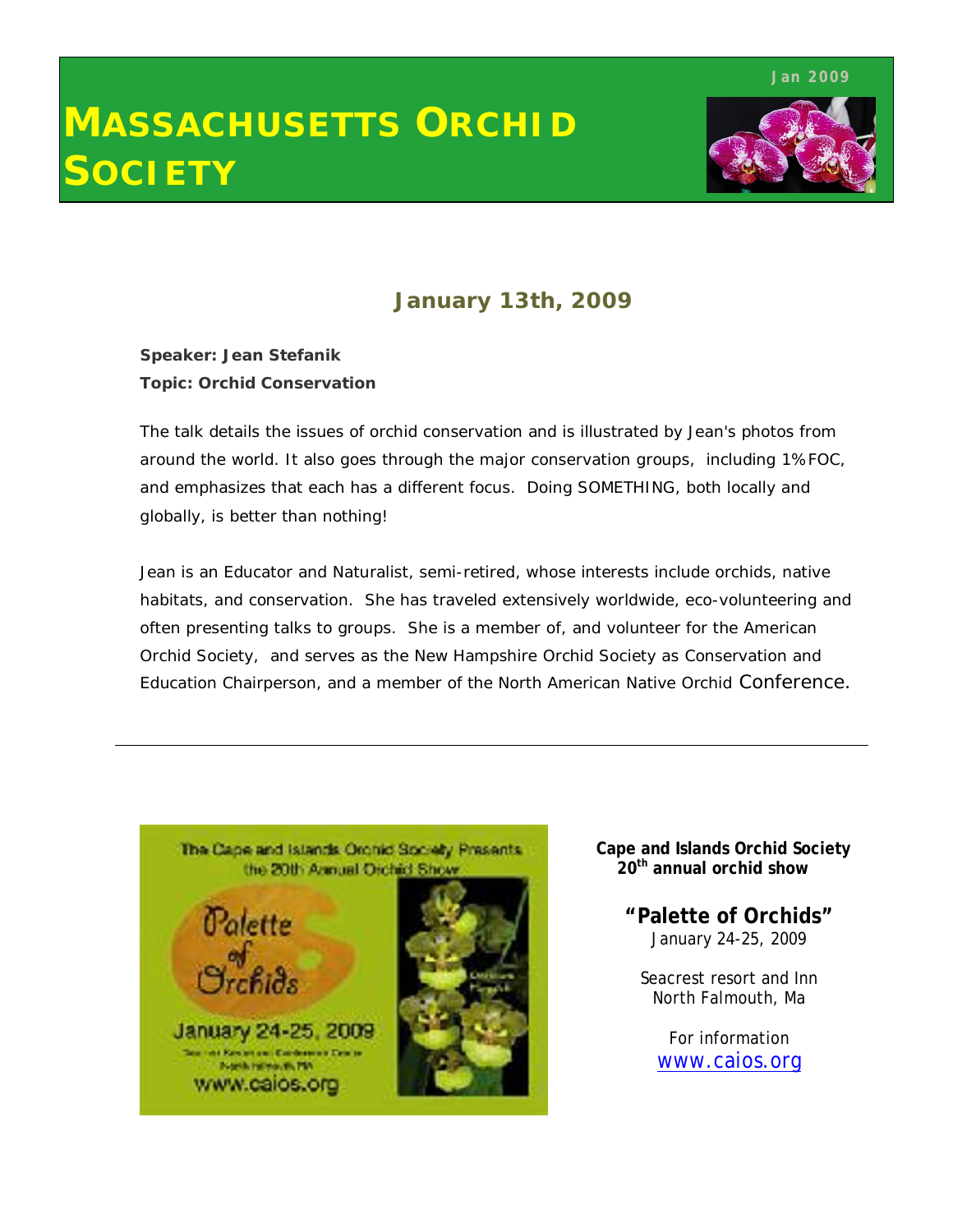

The New Hampshire Orchid Society's

18<sup>th</sup> annual orchid show

## **"Love in Bloom"**

February 13<sup>th</sup>- 15<sup>th</sup> 2009

**Radisson Hotel, Nashua, NH just off US Rt. 3 at exit 1**

**Exhibits, Workshops, and Sales**

For information www.nhorchids.org

## Monthly Checklist for January and February

#### **CATTLEYA**

**Watering and fertilizing will be at a minimum, as will potting. Be on the lookout for senescing sheaths on your winter-into-spring bloomers. Careful removal of the dying sheaths will still allow buds to develop without the danger of condensation-induced rot. Low light will lead to weak spikes, so, and as noted above, staking is critical. If you have a chance to get out to nurseries, there may still be a chance to acquire good plants in sheath for spring bloom. Getting them now not only ensures that you'll have them, but allows them to acclimate to your conditions and bloom at their best.**

#### **CYMBIDIUM**

**We are well into the flowering season now. Outdoor growers should be cautious of freezing temperatures. Damage starts to occur below 30 F. Be diligent about tying the inflorescences for best arrangement of the flowers. Also watch closely for slugs and snails. If weather is quite wet, protect the plants from the rain and this will help to reduce the risk of botrytis spotting.**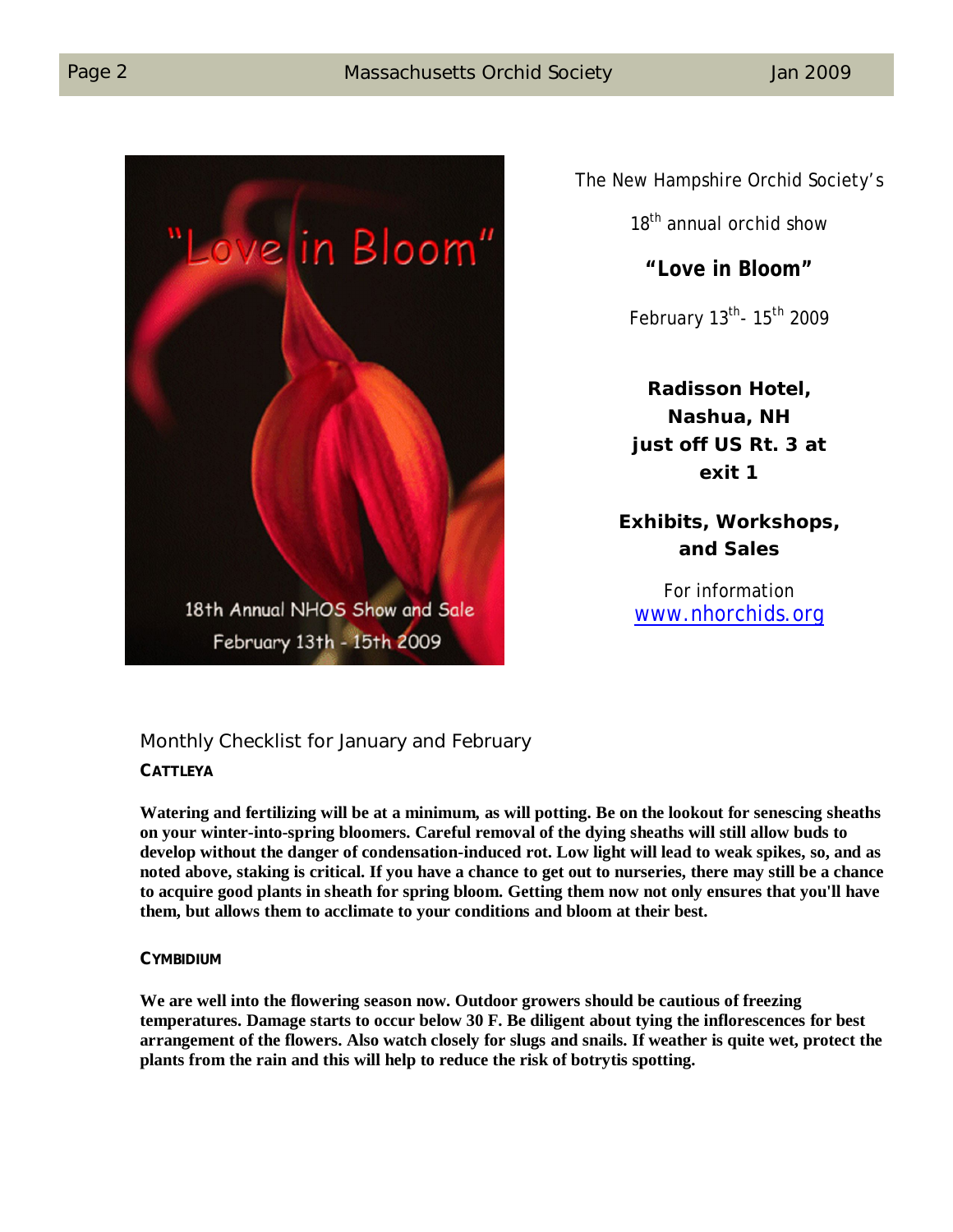#### **LYCASTE**

**The most glorious of all orchids, Lycaste, will be moving toward their flowering season. Make sure the palm-like leaves do not interfere with the emerging inflorescences. Tying them loosely together often is helpful. Some growers cut the leaves off at the pseudobulb, but this removes part of the attractiveness of this elegant orchid. Resist picking up the plant to inspect those beautiful buds and then setting it down in all different directions as the flower buds will be forced to re-orient themselves to the light source each time and will not open as nicely as they should. Keep plants a little drier during the shorter days.** 

#### **Odontoglossums**

**Odontoglossums and their intergeneric hybrids offer a great splash of color now. Though once thought of as being difficult to grow and requiring cool temperatures due to the emphasis on odontoglossum breeding, the new intergeneric hybrids made using Oncidium and Brassia, for example, are just the opposite. These plants are quite content in more intermediate conditions. New growths generally emerge in the spring, later forming beautiful plump pseudobulbs. Look for the flower spikes to emerge from the inner sheath of the pseudobulb. If your plant's pseudobulbs are shriveled, then the plants have been kept too dry or too wet. Inspect the roots to determine which condition prevailed. If the lead pseudobulb is large, plump and green (and back bulbs are shriveled) but no flower spike is evident, the plants may have been kept too dry.** 

#### **Paphiopedilum**

**The standard Paphiopedilum insigne-derived hybrids, which are called "bull dogs" and "toads," are at their peak. Unlike most other orchids, they can even be potted while in bud. There really is no wrong time to pot a paphiopedilum, and no other orchid responds so favorably to fresh mix and a cleanup. Keep an eye on watering until roots begin to grow.**

#### **PHALAENOPSIS**

**Now is the peak of spike development, with the first plants in full flower. Staking and plant preparation is a must for those all-important spring shows. Correct staking now will give a better display and also make it much easier to transport to your society meetings and shows. Care with watering is vital to avoid mechanical damage to the flowers, as well as rot-related problems. Keep spent blooms cleaned up to avoid botrytis inoculation. Do not repot this month. Now you'll be seeing lots of phalaenopsis at orchid shows and sales.** 

#### **Zygopetalum**

**For the most part, the flowering season will have ended for this group, providing the grower a chance to do some repotting. The plants will then have a chance to become well established before the hotter months of summer arrive. Most growers use bark mixes, but some exceptional results have been seen lately using rock-wool blends. You may want to try this mix, but do not change your whole collection over to this new media until you are sure it is right for you. First, experiment with a few plants to see how they respond.**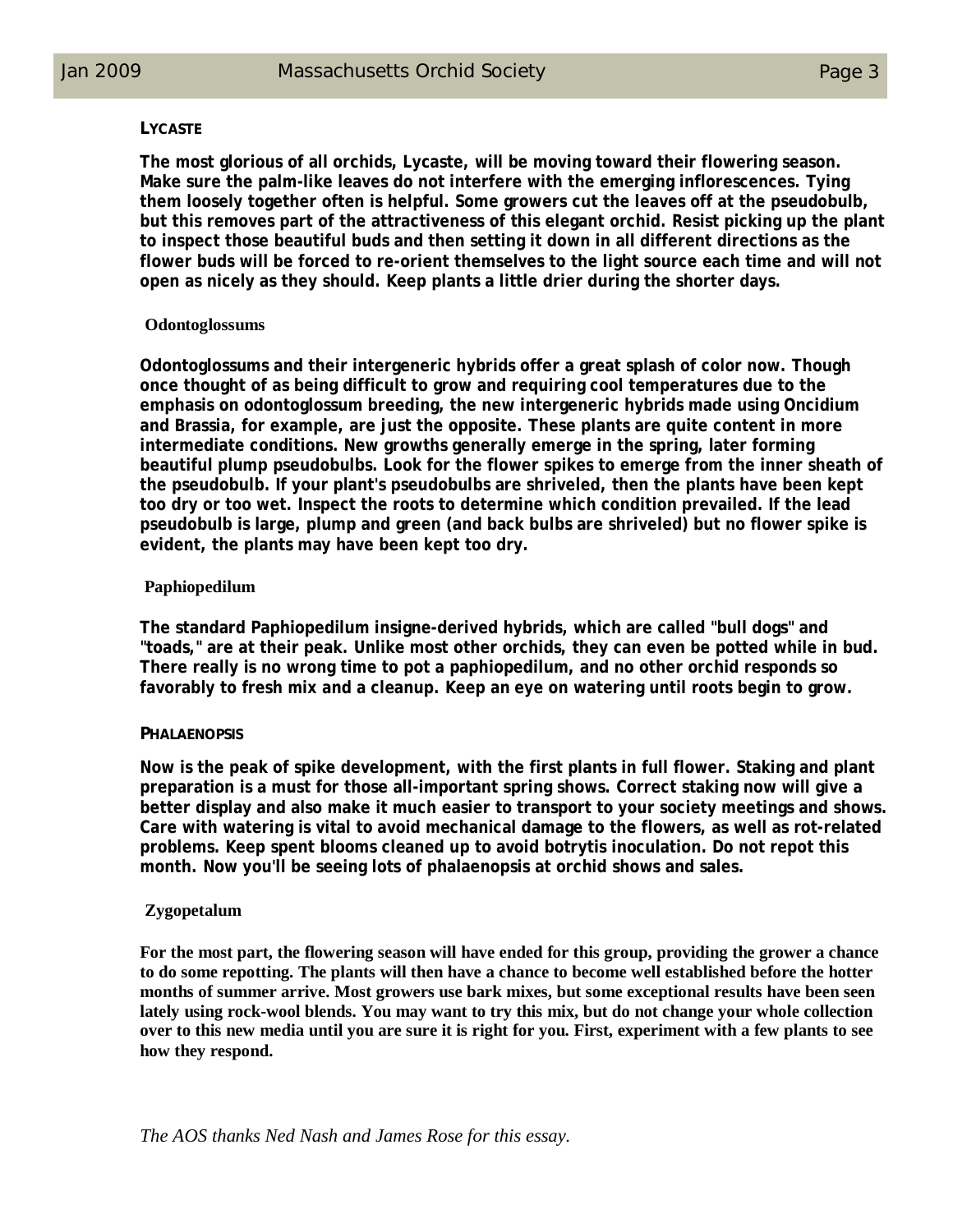

## **Welcome new MOS Members**

June & Hugo Saluti 204 Linden Ponds Way, Apt 203 Hingham, MA 02043-3776 (781) 740-4586

Andrew Thorne-Lyman 256 South Huntington Jamaica Plain, MA 02130-4842 andrewtl@gmail.com

Lisa Freeman 33 Linda Street Westborough, MA 01581-3711 (508) 616-9888 Lisa\_Freeman2001@yahoo.com

## **Holiday Party**

I want to thank everyone who helped to make our annual holiday party a success, both by helping with set-up and clean up and by providing such luscious food. Many hands helping allowed everyone to enjoy the night and especially the keyboard talents of our own Suzanne Davis. Special thanks go to Marge Gann and Chester Conrad for preparing the turkeys and providing all of the paper products and cutlery.

Best wishes to all for a New Year filled with beautiful blooms. Roberta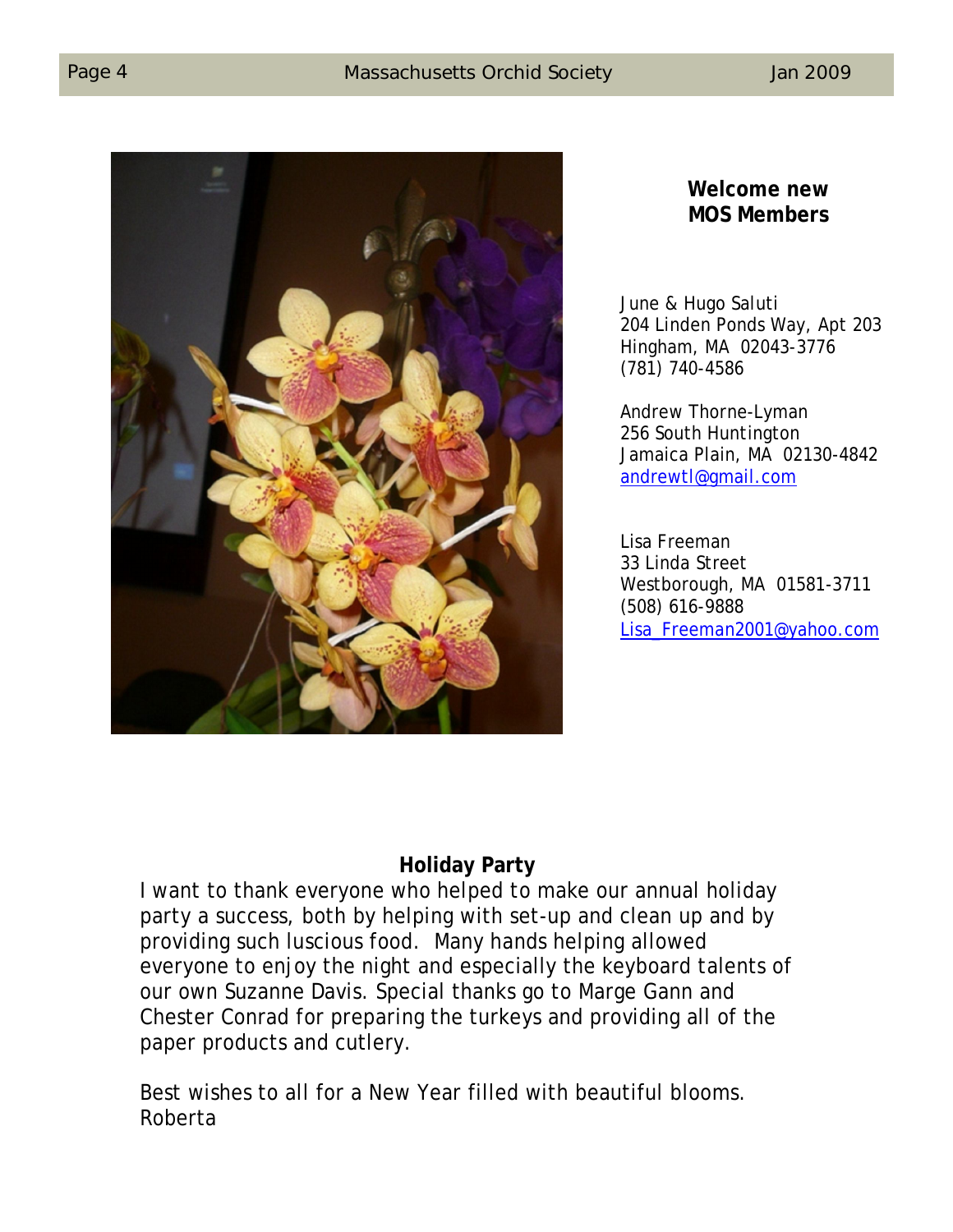#### **MOS Survey Results**

Thanks to all of you who completed our survey. The results have been compiled, and now we will tweak our monthly meetings with all our members' needs in mind. The following will give you an idea of what we have learned:

- 67% of our respondents attend almost all MOS meetings.
- 70% attend meetings to learn more about orchids, 47% wish to meet with friends, 37% attend for the show tables, and 3% are there hoping to win a door prize!
- While 76% find the length of meetings to be just right, 17% feel they last too long.
- 97% of our respondents find the meeting topics interesting, and 3% do not.
- 43% find some topics over their heads; 53% do not.
- 20% find the meetings too general, and 47% do not.
- 87% learn something new at each meeting, and 3% do not.
- 70% attend off-site MOS activities; 10 % do not.
- 80% find our members friendly, 10% do not, 6% feel that our members are friendly only sometimes.
- 37% of our group considers themselves novice growers, 50% intermediate and no one considers himself an expert!
- 63% grow on windowsills, 47% under lights, and 23% in greenhouses.
- 53% believe themselves to be successful orchid growers, 23% do not, and 17% are somewhere in the middle.
- 43% would like to mentor new members while 40% do not or feel they are not knowledgeable enough.
- 3% would like to present a topic, 73% do not, 3% are not ready yet.
- 67% would like to continue the coffee/dessert service while only 27% are willing to help out. Members are looking for coffee, tea, cold drinks, water, desserts, cookies, sandwiches and beer!
- Favorites orchid websites are AOS (aos.org), canadianorchidcongress.com, Internet Orchid Species Photo Encyclopedia/Jay Pfahl (orchidspecies.com), jborchid.com, ladyslipper.com, MOS (massorchid.com),oakhillgardens.com, orchidboard.com, orchidgeeks.com, orchidlady.com, orchidmall.com, rforchids.com.
- Suggestions for meeting topics are loud and clear…**back to basics**!: orchid specifics/culture/types, explanation of orchid names, growing under lights, watering and fertilizing techniques, pest, potting, miniatures. Specific requests include cattleyas, rupiculous laelias, and which orchids grow best in north, south, east and west windows. (The End)

## **Susan Flier**